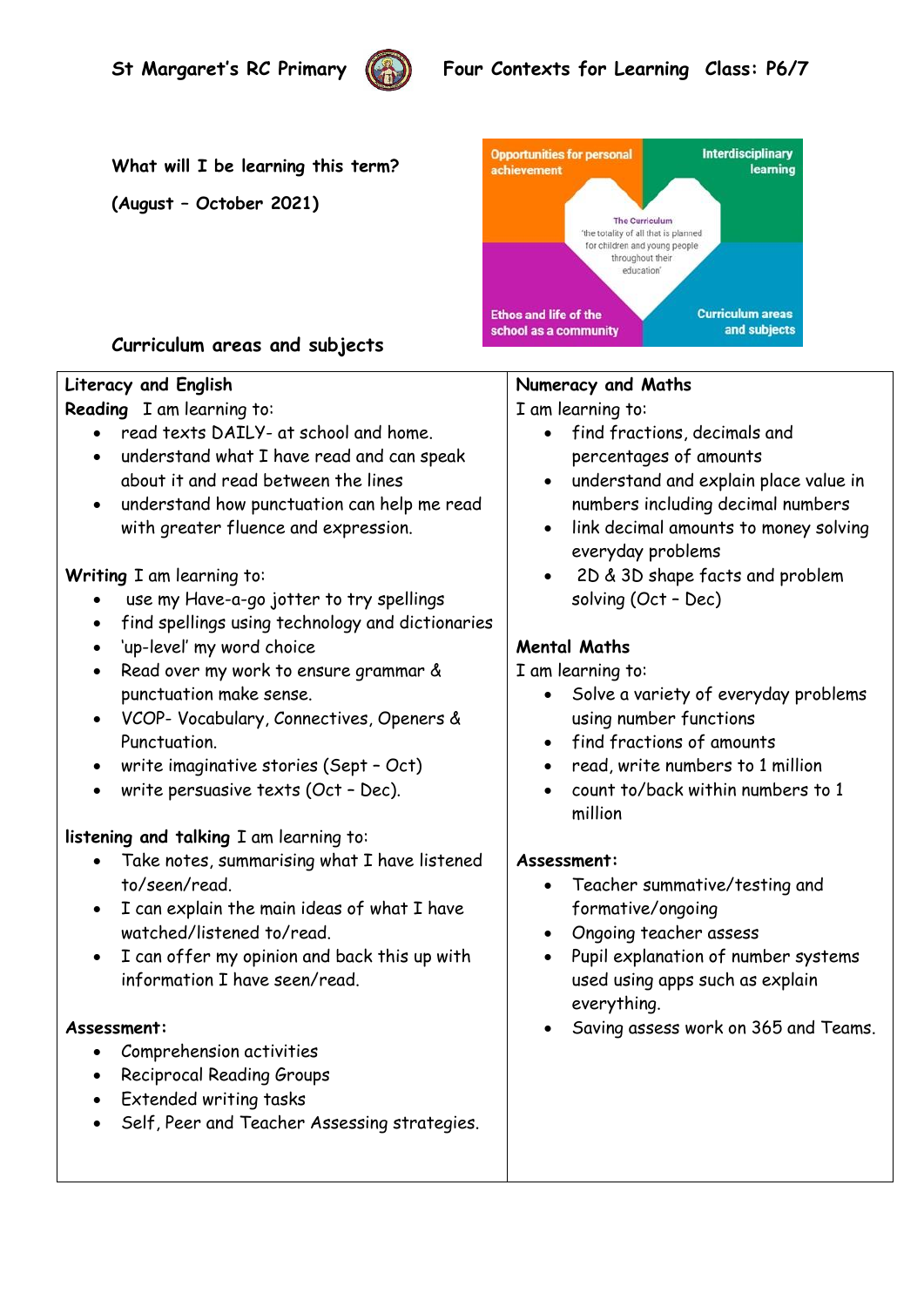| Spanish                                                                                                                                                                                                                                                                                                                                                                                                                                           | <b>HWB</b><br>I will be learning to:                                                                                                                                                                                                                                                                                                                              |
|---------------------------------------------------------------------------------------------------------------------------------------------------------------------------------------------------------------------------------------------------------------------------------------------------------------------------------------------------------------------------------------------------------------------------------------------------|-------------------------------------------------------------------------------------------------------------------------------------------------------------------------------------------------------------------------------------------------------------------------------------------------------------------------------------------------------------------|
| I am learning to speak about:                                                                                                                                                                                                                                                                                                                                                                                                                     | a) keep myself active and fit having PE twice<br>a week                                                                                                                                                                                                                                                                                                           |
| a) basic conversational vocabulary eq. My name is I<br>live in<br>b) phrases about me eg. I'm years old<br>c) classroom object names.                                                                                                                                                                                                                                                                                                             | b) Keep Myself Safe - strategies to help in<br>challenging situations.<br>c) use the Zones of Regulation - helping me to<br>regulate my emotions and develop strategies<br>to help me with this.                                                                                                                                                                  |
| Assessment:<br>Teacher/peer assessment<br>$\bullet$<br>discussions/questioning<br>Role play - recording and sharing using IT.                                                                                                                                                                                                                                                                                                                     | d) share any anxieties or questions I have<br>regular Circle Times and Check-ins.<br>e) understand how my rights affect me and<br>my peers.<br>f) understand how Eco strategies can improve<br>the world I live in and make it safer.<br>g) help lead the school in developing and<br>awareness of and strategies to help improve<br>mental health and wellbeing. |
| R.E.R.C (Religious Education Roman Catholic)                                                                                                                                                                                                                                                                                                                                                                                                      | <b>Expressive Arts</b>                                                                                                                                                                                                                                                                                                                                            |
| I am learning:<br>about themes connected to Pope Francis Award<br>events occurring on the religious calendar<br>$\bullet$<br>including: All Saints,<br>Reflect upon the previous sacraments and<br>$\bullet$<br>understand we are working towards our<br>sacrament of Confirmation this session.<br>God's Loving Plan P6 level (P7 revision).<br>Our school have launched Pope Francis' Laudato<br>Si project. This links closely to Eco and RRS. | I am learning to:<br>discuss & use artist's work to inspire<br>my own detailed compositions.<br>plan, practise and perform short<br>$\bullet$<br>presentations for an audience eg.<br>Trolls II performance.<br>use my voice and some instruments to<br>help me learn about pitch, melody and<br>rhythm.                                                          |

# **Interdisciplinary Learning**

| <b>Focus:</b>                                                         |  |
|-----------------------------------------------------------------------|--|
| Aug - Sept: Trolls World Tour Equalities & Diversity                  |  |
| I am learning:                                                        |  |
| • to celebrate our differences                                        |  |
| $\bullet$ to be part f a team                                         |  |
| about what makes a good friend<br>$\bullet$                           |  |
| about the power of music to help improve our mental HWB.<br>$\bullet$ |  |
| Assessment: Performance presentation.                                 |  |
|                                                                       |  |